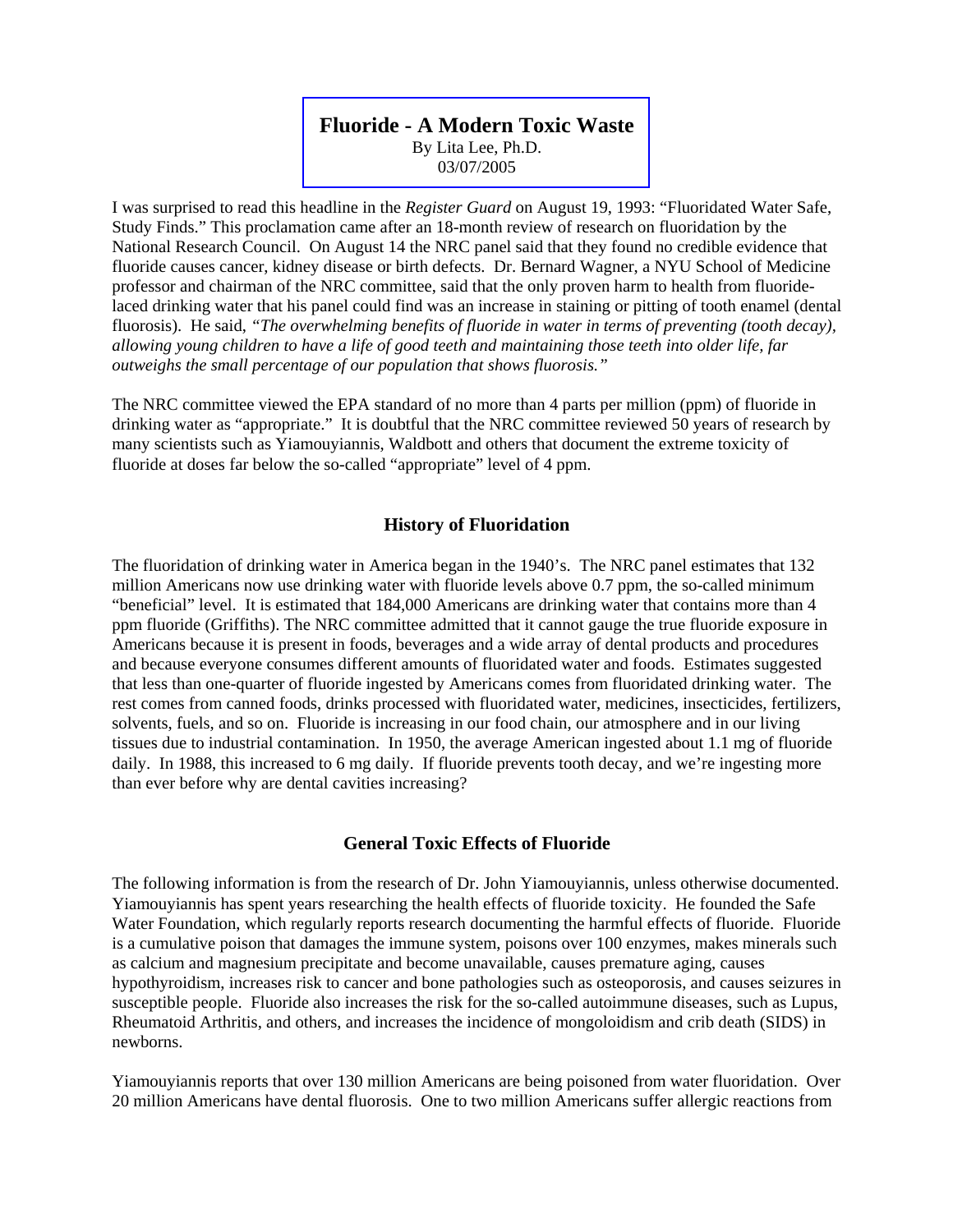fluoride. It's hard to avoid fluoride even if you drink distilled water. Why? Because fluoridated water is used in the preparation of foods, soft drinks, beer and foods grown with fluoridated water.

#### **Does Fluoride Prevent Tooth Decay?**

NO! In May 1989, Yiamouyiannis and his researchers reported the results of their analysis of a large database from the National Institute of Dental Research (NIDR) of the US Public Health Service to determine whether there is a relationship between fluoridation and tooth decay. Released on June 21, 1988, the \$22,670,000 nationwide survey examined 39,207 U.S. school children aged 5 - 17 years from 84 geographical areas. The areas included 28 fluoridated for 17 years or more, 29 never fluoridated and 27 partially fluoridated. The results of the study clearly showed no relation between tooth decay rates and fluoridation. The lowest tooth decay rate reported occurred in a nonfluoridated area. Yet, the NIDR claimed that fluoridation reduced tooth decay by 60-70%.

The decay-free children in the fluoridated, nonfluoridated and partially fluoridated areas were 34%, 35% and 31%, respectively. In other words, 70% or our children have decayed teeth regardless of fluoridation. Other researchers confirmed Yiamouyiannis' research. For example, A.S. Gray and J. Colguhoun were public health officials who had previously been very active in promoting fluoridation. Both authors showed that tooth decay in fluoridated areas was the same or slightly higher than in nonfluoridated areas. Colguhoun's research has documented many flaws in earlier studies claiming that fluoridation reduces tooth decay.

Fluorosis (dental mottling of teeth) occurs in one out of four children.

#### **Why is Fluoride Called "The Aging Factor"?**

Yiamouyiannis' book, *Fluoride, The Aging Factor,* documents the cumulative effect of tissue damage by fluoride, commonly seen as aging (collagen damage), skin rashes and acne, gastrointestinal disorders, and many other conditions, including osteoporosis. The U.S. Center for Disease Control and the Safe Water Foundation reported that 30,000 to 50,000 excess deaths occur in the United States each year in areas in which the water contains only one ppm fluoride.

The following is a partial list of conditions that show why fluoride is called the aging factor.

*Fluoride destroys collagen:* Fluoride breaks down collagen and interferes with its formation. Collagen comprises 30% of the body's protein and is a major structural component of skin, ligaments, tendons, muscles, cartilage, bones and teeth. In lab tests, fluoride was fed to animals. Collagen breakdown products - the amino acids hyroxyprolene and hydroxylysine - were observed in their urine. These amino acids are found only in collagen and their levels start increasing in the urine at only one ppm fluoride. (Yiamouyiannis, *Health Freedom News*).

Fluoride's destruction of collagen causes premature wrinkles, brittle bones and teeth as well as arthritic symptoms. In fact, fluoride increases the brittleness of bone so much that it shatters like glass when stressed, as in an accident. Yiamouyiannis describes severe health problems among a group of Turkish villagers in Kizilcaoern, who drank water containing 5 ppm fluoride. Their symptoms were quite dramatic because the villagers had a poor, low protein diet. Symptoms included premature aging, bone problems including arthritis, frequent fractures, and a poor birth rate, with stillbirths after 4 or 5 months of gestation.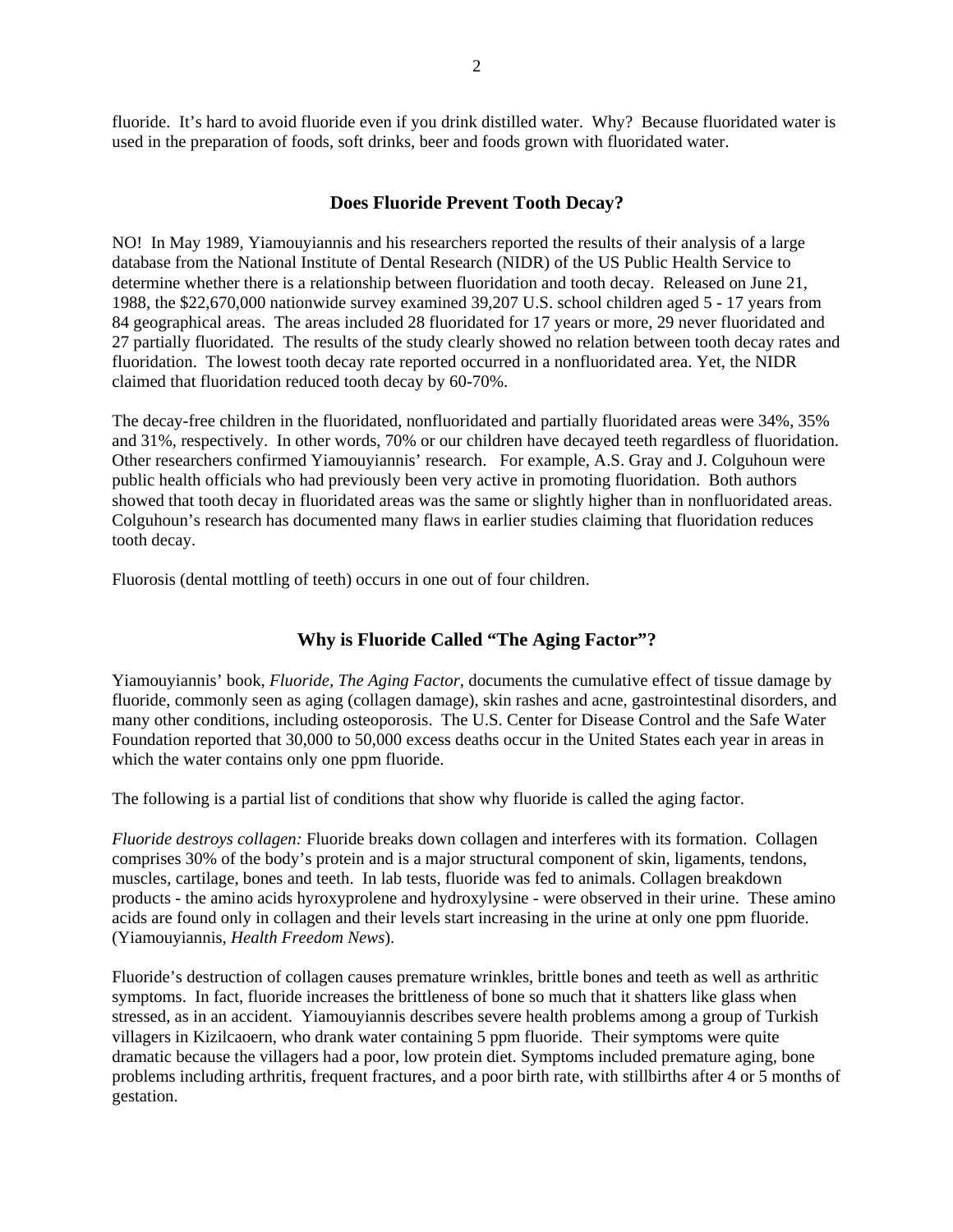*Fluoride suppresses the immune system:* Fluoride inhibits the movement of white blood cells by 70%, thereby decreasing their ability to reach their target. Yiamouyiannis cites 15 references in his pamphlet, *Lifesavers Guide to Fluoridation,* that document immunosuppressive effects of as little as 10% of the amount of fluoride used in fluoridated water. These include studies in Japan (1985), Russia (1987) and Scotland. Immunosuppressive effects run the gamut, from a cold that won't go away to increased risk of cancer and other infectious diseases.

*Fluoride is a potent enzyme poison:* The U.S. Academy of Sciences, the World Health Organization and others have listed over 100 enzymes that are inhibited by fluoride at levels of 0.1 to 2 ppm. For every enzyme inhibited, an important metabolic process is stopped. For example, fluoride accumulating in the thyroid is one of several factors in the current epidemic of hypothyroidism. In fact, the symptoms of fluoride poison are identical to those of hypothyroidism.

### **Does Fluoride Cause or Increase the Incidence of Cancer?**

YES! Yiamouyiannis documents research showing that fluoride increases the tumor growth rate by 25% at only 1 ppm, produces melanotic tumors, transforms normal cells into cancer cells and increases the carcinogenesis of other chemicals. For the original references to these studies, refer to Yiamouyiannis' pamphlet, *Lifesavers Guide to Fluoridation.* In 1977, epidemiological studies by Dr. Dean Burk, former head of the Cytochemistry Section at the National Cancer Institute and Yiamouyiannis showed that fluoridation caused 10,000 excess cancer deaths yearly. It was not until 1989 that the results were reluctantly released. Analysis of the results in rats showed that animals who drank fluoridated water showed: an increase in tumors and cancers in oral squamous cells, a rare form of bone cancer (osteosarcoma), and an increase in thyroid follicular cell tumors. A rare form of liver cancer (hepatocholangiocarcinoma) occurred only in animals who drank fluoridated water.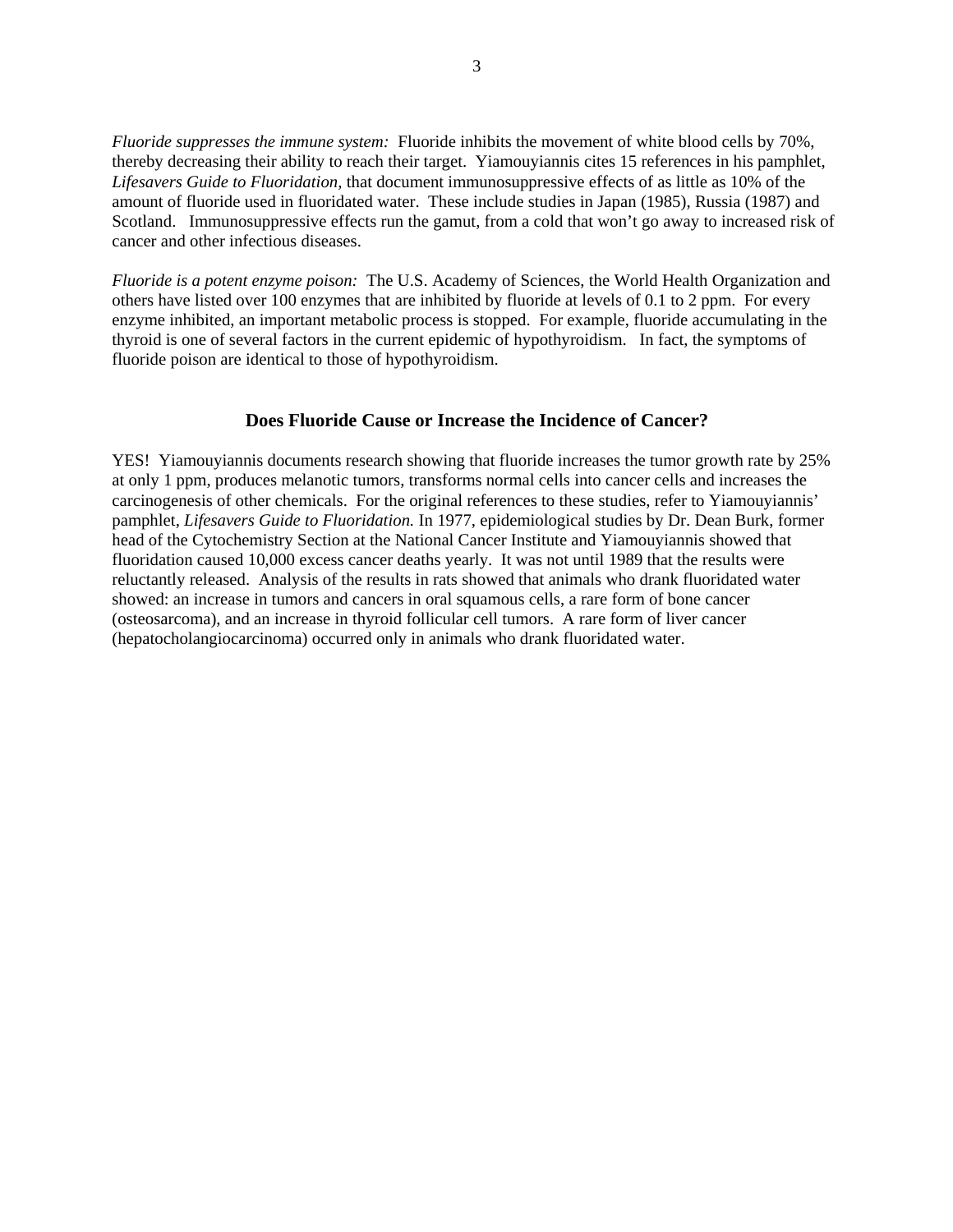

An in-depth analysis of the NTP study showed that the types of cancer caused by fluoride in rats may be entirely different than the types of cancer caused by fluoride in humans. Thus, if fluoride causes cancer in rat-tails, this is compelling evidence of the carcinogenesis of fluoride. You would not want to do a follow-up study in humans to see if fluoride caused cancer in human tails! The compelling conclusion is that the Burk-Yiamouyiannis study confirmed a link between fluoride and cancer.

# **Is it Okay for Pregnant Women to Ingest Fluoride?**

NO! Fluoride readily crosses the placental barrier into fetal circulation. As the fetal skeleton develops and calcifies, it affords binding sites for fluoride. Fluoride crosses all cell membranes and is toxic to all embryonic cells. For this reason, the FDA has banned fluoride in prenatal vitamins. Breast milk is stabilized at 0.1 to 0.14 mg/l of fluoride regardless of the mother's intake, but this does not mean that the baby is safe from the effects of fluoride. Why? Fluoride decreases the available magnesium and calcium.

## **Can Fluoride Cause Seizures?**

YES! Either calcium or a magnesium disturbance can produce seizures. Fluoride decreases calcium by combining with it to form a very insoluble compound (calcium fluoride). This has been used as an antidote for acute fluoride poisoning. Suppose you don't have acute poisoning but simply a continuous small dosage in your water supply? It has been found in man and animals that the parathyroid glands are extremely sensitive to fluoride. Continuous doses cause hyperparathyroidism, which further decreases calcium and upsets its delicate balance. This produces seizures. (Faccini, Teotia, Spira).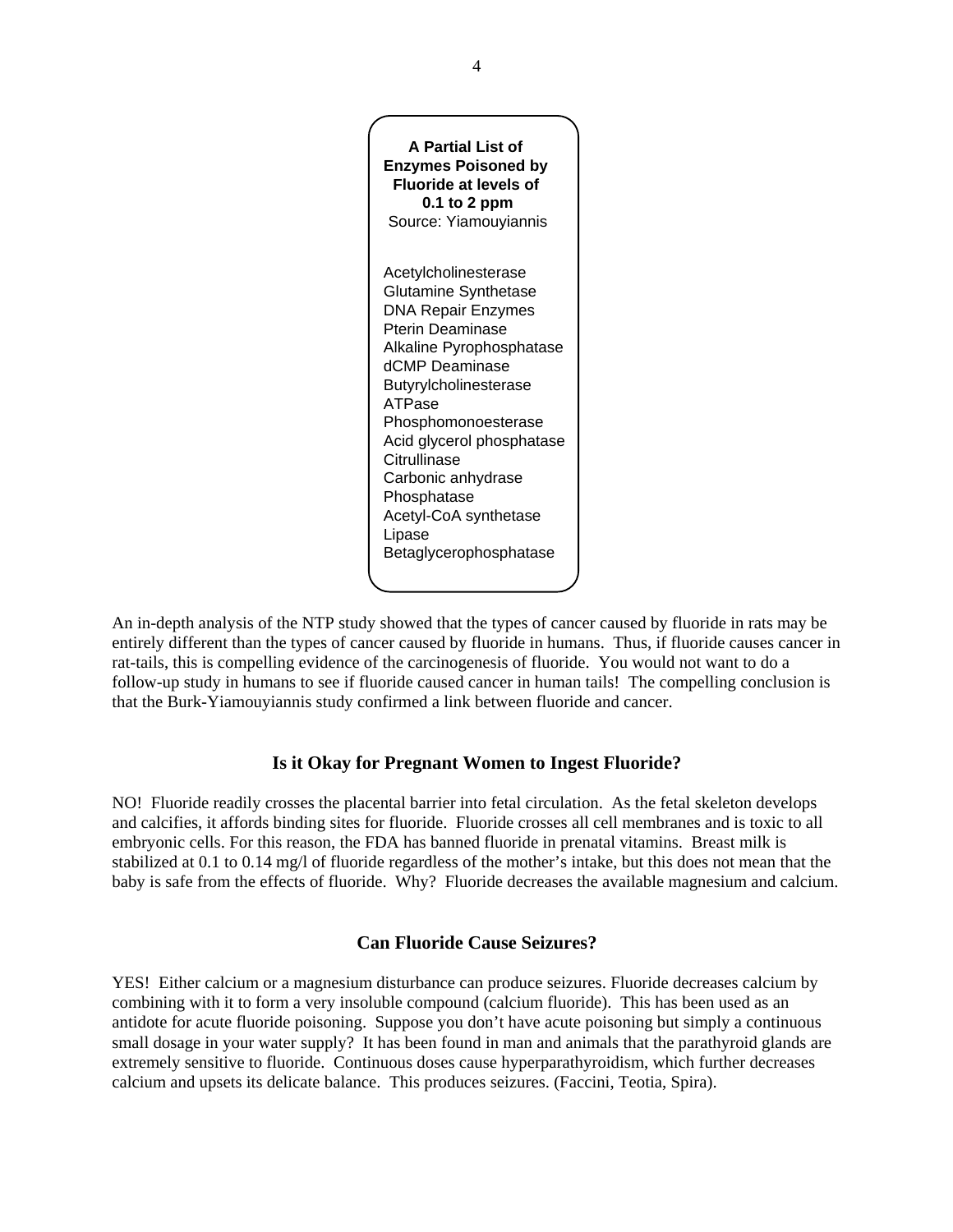## **Is There a Safe Level of Fluoride?**

NO! The best you can do is to make sure your water has less than 0.2 ppm (parts per million) fluoride. The U.S. Pharmacopeia says that one or two ppm of fluoridated water can cause varying degrees of pain, bone aching, weakness, brown teeth, stiffness and loss of appetite. These are the same symptoms suffered by the Turkish village people described in Yiamouyiannis' book.

Water is not the only source of fluoride. All commercial foods contain various amounts of fluoride from fluoridated water and fluoridated pesticides. To find the actual amounts which vary from 0.1 to 440 mg/kg, there are charts available at www.sightings.com.

#### **Can Fluoride Be Eliminated from The Body?**

YES! At least from soft tissues. For example, drinking distilled water for 3-6 months reduces the soft tissue fluoride levels but not bone levels. Soft tissue levels cause the greatest health problems. *Case history* (Waldbott): A 12-year-old boy who lived in a town where the water supply was fluoridated developed convulsions of increasing severity. The neurosurgeon did many tests, and exploratory brain surgery but found nothing diagnostic. When fluoridated water was eliminated, the child had no further attacks and urinary fluoride levels decreased from extraordinarily high amounts (4.4 mg per 24-hours) to none.

"Disclaimer: I am a chemist and an enzyme nutritionist, not a medical doctor. I do not diagnose, prescribe for, treat or claim to prevent, mitigate or cure any human diseases. I do not provide diagnosis, care, treatment or rehabilitation of individuals, nor apply medical, mental health or human development principles. I do not prescribe prescription drugs nor do I tell you to discontinue them. I provide enzymes and other dietary supplements to improve digestion and to nourish and support normal function and structure of the body. If you suspect any disease, please consult your physician."

Disclaimer: These statements have not been evaluated by the Food and Drug Administration. They are not intended to diagnose, prescribe for, treat or claim to prevent, mitigate or cure any human disease. They are intended for nutritional support only. The FTC requires that we tell you that the results in case notes and testimonials published here are not typical, however, they do show what some people have been able to achieve. Individuals vary, which is why we must always consider the whole person when recommending a course of action. The third party information referred to herein is neither adopted nor endorsed by this web site but is provided for general information purposes. The listing of specific disease terms is based upon medical literature and is not a substitute for competent medical advice. If you suspect a medical condition, you should consult a physician.

Copyright 2001 - 2006. Neither this article, nor any part of it, may be reproduced without permission. If permission to reprint is granted, the article must include author and URL information. Lita Lee, Ph.D. [http://www.litalee.com](http://www.litalee.com/) [Lita@litalee.com](mailto:Lita@litalee.com)

© 2001 01/02/01 rf3

**References**